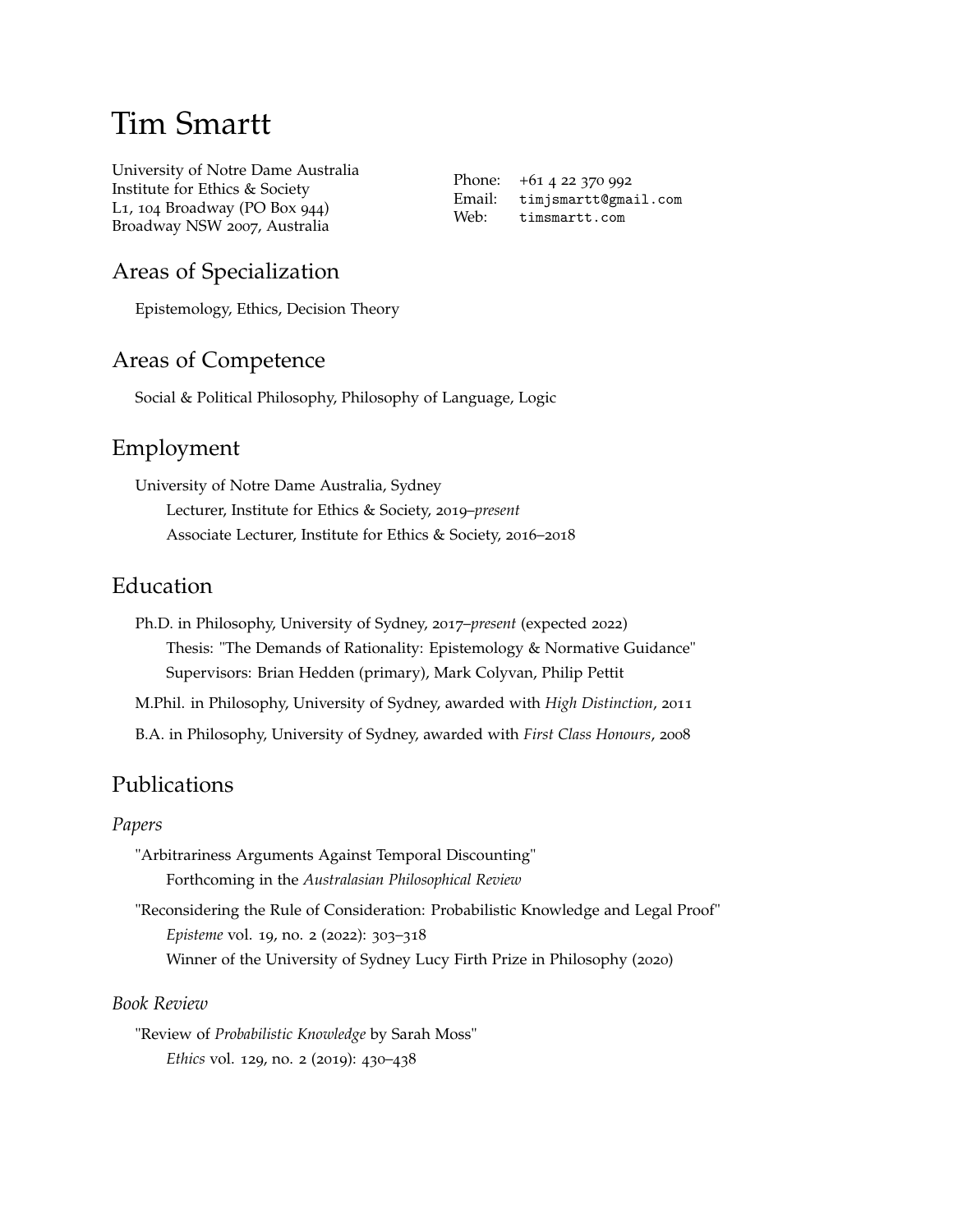#### *Public Philosophy*

"Where There's Smoke, There's Conspiracy Theorists" (with Mark Colyvan and Hannah Tierney) *ABC Religion & Ethics*, November 3 (2020)

"Compulsory COVID-19 Vaccination Makes Sense" *Sydney Morning Herald, The Age, Brisbane Times, WA Today*, August 10 (2020)

"Enlighten Me" Review of *The Dream of Enlightenment: The Rise of Modern Philosophy* by Anthony Gottlieb *Australian Book Review*, no. 391, May (2017): 51

"Mess is Good" Review of *The Gardner and the Carpenter* by Alison Gopnik *Australian Book Review*, no. 387, December (2016): 48

### Talks

"Scepticism About Epistemic Blame"

- Notre Dame/Northwestern Graduate Epistemology Conference, Notre Dame (USA). April 2022. Mark L. Shapiro Graduate Philosophy Conference, Brown University. April 2022. Rocky Mountain Philosophy Conference, University of Colorado, Boulder. April 2022. Humboldt-Southampton Normativity Conference, University of Southampton. December 2021.
- "Motivated Reasoning and Conspiracy Theories" (with Mark Colyvan and Hannah Tierney) Utrecht-Sydney Conspiracy Theories Workshop, University of Sydney. April 2021. UC Davis Tahoe Environmental Research Centre, University of California, Davis. March 2021.
- "Reconsidering the Rule of Consideration: Probabilistic Knowledge and Legal Proof" UT Austin Philosophy Graduate Conference, University of Texas at Austin. May 2020. SLLERG Seminar, Massachusetts Institute of Technology. October 2019.

"Does *Ought* Imply *Can* in Epistemology?"

- 2019 Australasian Association of Philosophy Conference, University of Wollongong. July 2019. Goethe Epistemology Meeting, Goethe University Frankfurt. May 2019.
- Current Projects Seminar, University of Sydney. May 2018.
- Formal Methods Research Seminar, King's College London. February 2018.
- Vienna Forum for Analytic Philosophy, University of Vienna. June 2017.
- CUNY Graduate Conference, City University of New York Graduate Centre. March 2017.

#### *Comments*

- Comments on Christian Miller, "Honesty: The Philosophy and Psychology of a Neglected Virtue" Notre Dame School of Virtue & Character, University of Notre Dame Australia. October 2020.
- Comments on Amia Srinivasan, "Genealogical Scepticism and Genealogical Luck" Workshop on Amia Srinivasan's *The Contingent World*, University of Basel. June 2018.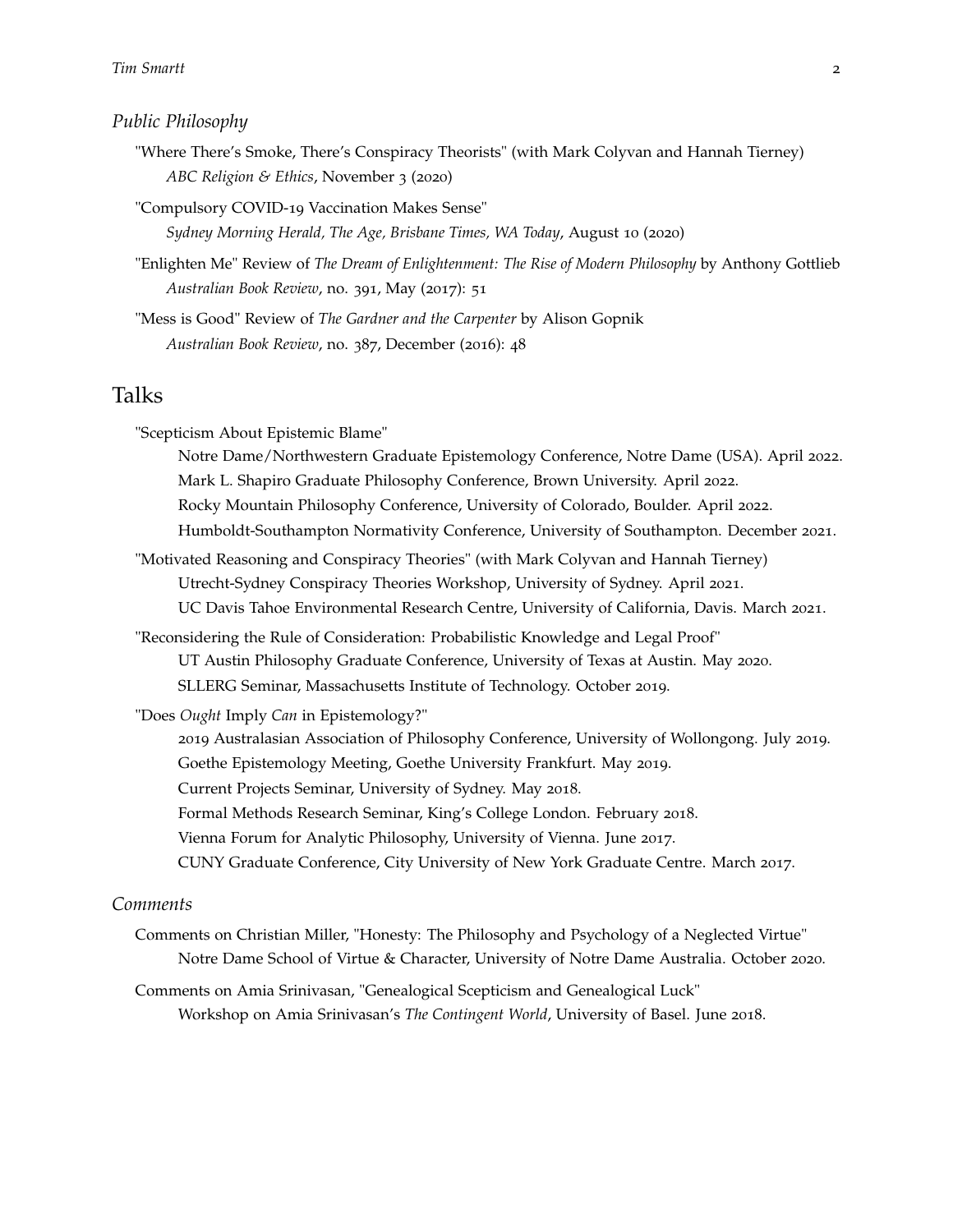## Visiting Positions

Visiting Graduate Student, University of Chicago, Autumn 2018. Visiting Graduate Student, King's College London, February–March 2018. Visiting Graduate Student, Princeton University, Spring 2010.

## Teaching

| Primary Instructor and Coordinator         |                          |                  |
|--------------------------------------------|--------------------------|------------------|
| PHIL2140/6140 Contemporary Philosophy      | Notre Dame Australia     | 2022, 2021       |
| PHIL3950/6950 Philosophy as a Way of Life  | Notre Dame Australia     | 2020             |
| PHIL3613 Philosophy of Human Rights        | University of Sydney     | 2019             |
| MED5003 Bioethics (School of Medicine)     | Notre Dame Australia     | 2019             |
| PHIL2070 Philosophy of Language            | Notre Dame Australia     | 2018             |
| PHIL6020 Practical and Professional Ethics | Notre Dame Australia     | 2016-2022 (x6)   |
| PHIL132 Philosophy, Morality, and Society  | Macquarie University     | 2011             |
| Guest Lectures                             |                          |                  |
| "Bayes' Theorem and Conditionalization"    |                          |                  |
| PHIL2620 Probability and Decision Theory   | University of Sydney     | 2018             |
| "Interpretations of Probability"           |                          |                  |
| PHIL2620 Probability and Decision Theory   | University of Sydney     | 2018             |
| "Expected Utility Theory"                  |                          |                  |
| PHIL2620 Probability and Decision Theory   | University of Sydney     | 2018             |
| Tutor/TA                                   |                          |                  |
| PHIL2620 Probability and Decision Theory   | University of Sydney     | 2018, 2017       |
| GOVT2112 Modern Political Thought          | University of Sydney     | 2017             |
| PHIL3613 Philosophy of Human Rights        | University of Sydney     | 2016             |
| PHIL2642 Critical Thinking                 | University of Sydney     | 2015, 2010       |
| PHIL1012 Introductory Logic                | University of Sydney     | 2016, 2015       |
| PHIL1011 Reality, Ethics, Beauty           | University of Sydney     | 2012, 2011, 2009 |
| PHIL1013 Society, Self, Knowledge          | University of Sydney     | 2011, 2010, 2009 |
| PHL137 Critical Thinking                   | Macquarie University     | 2012             |
| PHL132 Philosophy, Morality, and Society   | Macquarie University     | 2012, 2011       |
| PHL131 Mind, Meaning, and Metaphysics      | Macquarie University     | 2012, 2010       |
| PHIL106 Media, Ethics, and Law             | University of Wollongong | 2011             |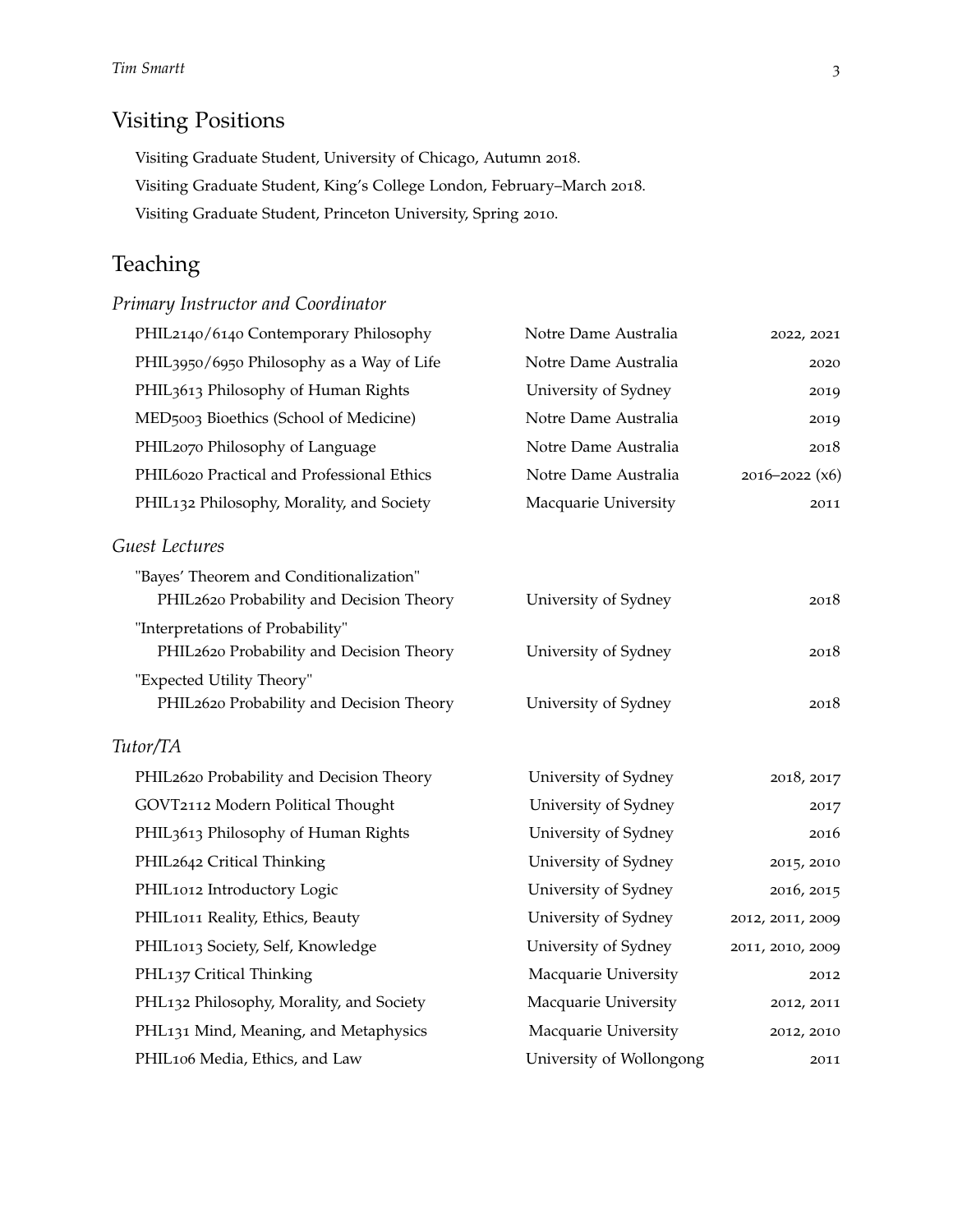## Awards

#### *Research Grants*

Industry Research Grant, The Scots College, 2020–2021, **\$20,000**. "Developing Virtuous Character in Educational Institutions" (Co-PI with Annette Pierdziwol and John Lippitt)

Sydney-Utrecht Partnership Collaboration Award, University of Sydney & Utrecht University, 2019–2020, **\$30,000**. "Conspiracy Theories in the Information Age" (with Mark Colyvan (PI), Daniel Cohnitz (PI), Brian Hedden, Hannah Tierney, and Sebastian Sequoiah-Grayson)

Australian Research Theology Foundation, 2018–2019, **\$5,000.** "Enriching Professional Ethics Education at University with the History of Ethics" (Co-PI with Annette Pierdziwol)

#### *Teaching Awards & Honours*

Member, *Mellon Philosophy as a Way of Life Network*, University of Notre Dame (USA), 2019–2022

Instructor, *Teaching Development Program*, Faculty of Arts & Social Sciences, University of Sydney, 2019

*Dean's Teaching Award,* School of Medicine, University of Notre Dame Australia, 2019

*Dean's Citation for Excellence in Tutorials with Distinction,* Faculty of Arts & Social Sciences, University of Sydney, 2017, **\$500**

*Student Teaching Commendations*, Faculty of Arts & Social Sciences, University of Sydney (x35)

PHIL3613 Philosophy of Human Rights, 2019 (x24) – *Lecturer*

PHIL2620 Probability and Decision Theory, 2018 (x9) – *Tutor*

GOVT2112 Modern Political Thought, 2017 (x2) – *Tutor*

*Dean's Letter of Commendation for Teaching Evaluation*, University of Notre Dame Australia (x5)

Tutor for PHIL3613 Philosophy of Human Rights, University of Sydney which was awarded the *2017 Australasian Association of Philosophy Prize for Innovation in Inclusive Curricula*.

#### *Prizes etc.*

*David Harold Tribe Research Fellowship,* University of Sydney, 2021, **\$12,000**

*Lucy Firth Prize in Philosophy,* University of Sydney, 2020, **\$1,000**

*Travel Grant*, Goethe University Frankfurt, 2019, **\$1,699**

*Postgraduate Research Travel Award*, Society for Applied Philosophy, 2019, **\$1,237**

*Postgraduate Research Support Grant,* University of Sydney, 2019, **\$3,000**

*Postgraduate Research Support Grant,* University of Sydney, 2018, **\$2,750**

*Research Incentive Scheme Prize,* University of Notre Dame Australia, 2018, **\$750**

*Lucy Firth Prize in Philosophy,* University of Sydney, 2012, **\$2,500**

*Lucy Firth Prize in Philosophy,* University of Sydney, 2011, **\$1,000**

*Postgraduate Research Support Grant,* University of Sydney, 2010, **\$2,200.**

*Travel Grant,* Princeton University Centre for Human Values, Princeton University, 2010, **US\$1,000.**

*Australian Postgraduate Award*, 2009–2011, **\$61,500**